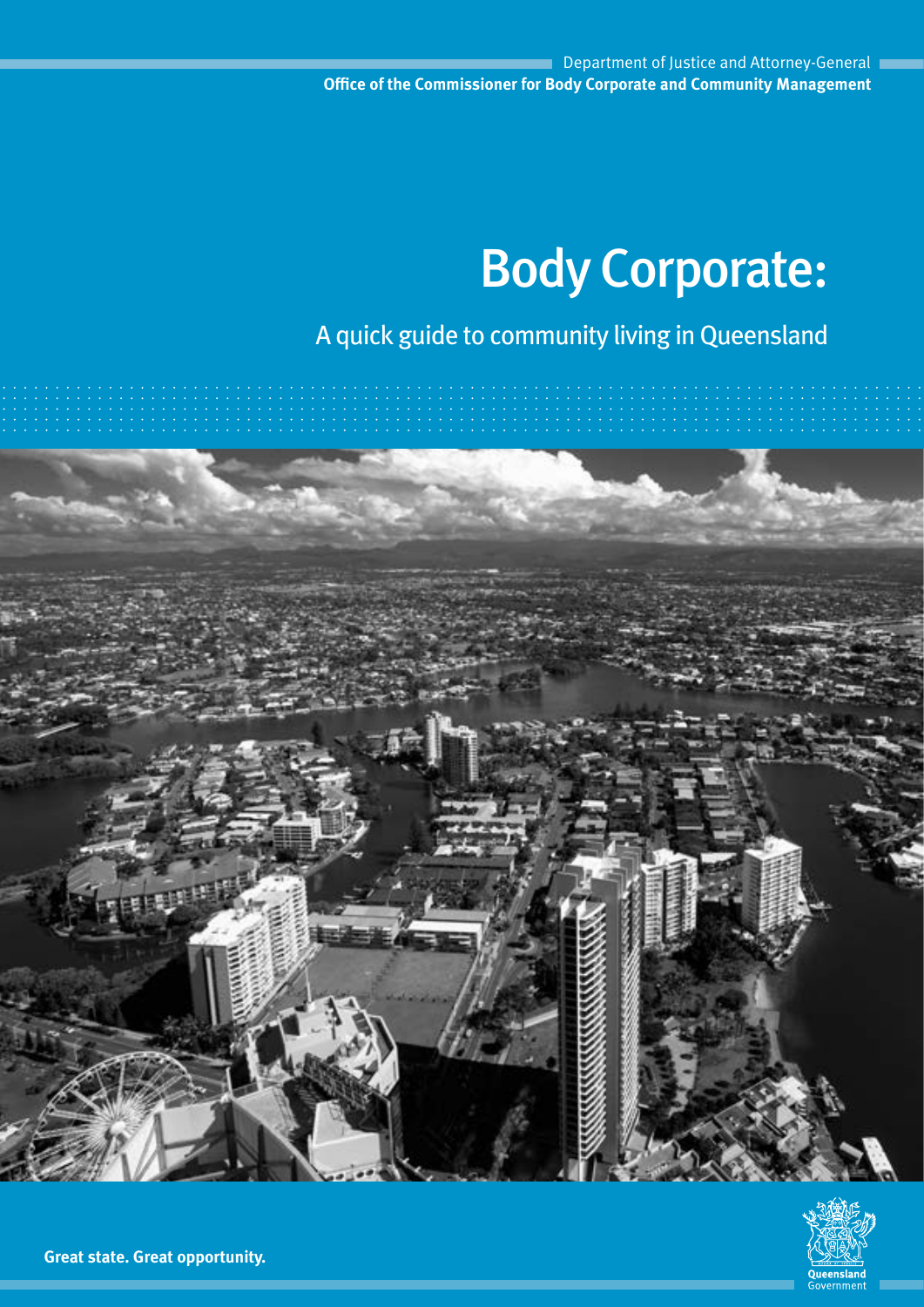### Introduction

As Queensland's population continues to grow at a rapid pace, many people are embracing the opportunities offered by community living. Queensland has over 42,000 community titles schemes, with around 393,000 individual lots. The community titles sector is a significant and growing contributor to Queensland's economy.

Community living can be an affordable and convenient lifestyle choice. It can benefit singles or retirees looking to downsize yet continue independent living. People with common interests can meet socially or simply develop a closer relationship with their neighbours. Members can share facilities, such as pools and gardens that may be too costly or difficult for them to build or maintain on their own.

Along with its many benefits, community living does involve a whole new set of commitments which in many cases can be different to traditional house and land ownership. Bodies corporate, which comprise all lot owners, are a vital part of community living, given their role in making decisions on matters of shared responsibility for the community.

Many new owners and potential purchasers are unclear about their rights and responsibilities as body corporate members. That's why the Queensland Government has produced this publication – *Body Corporate: A quick guide to community living in Queensland.* 

It provides valuable guidance about community titles schemes, bodies corporate and the obligations and rights people have as owners and others involved in a body corporate.

This publication is a general guide to those who own a lot in a community titles scheme or are considering buying into a community titles scheme. It provides a broad overview of community living and the role of the body corporate. This guide is not intended as legal advice but aims to better inform consumers, particularly before signing a contract to buy into a community titles scheme.

If you require further information, the Queensland Government, through the Office of the Commissioner for Body Corporate and Community Management (BCCM Office), provides an information service for those involved in community titles schemes. The BCCM Office also provides a dispute resolution service to resolve any disagreements which may arise within the body corporate and which cannot be resolved internally.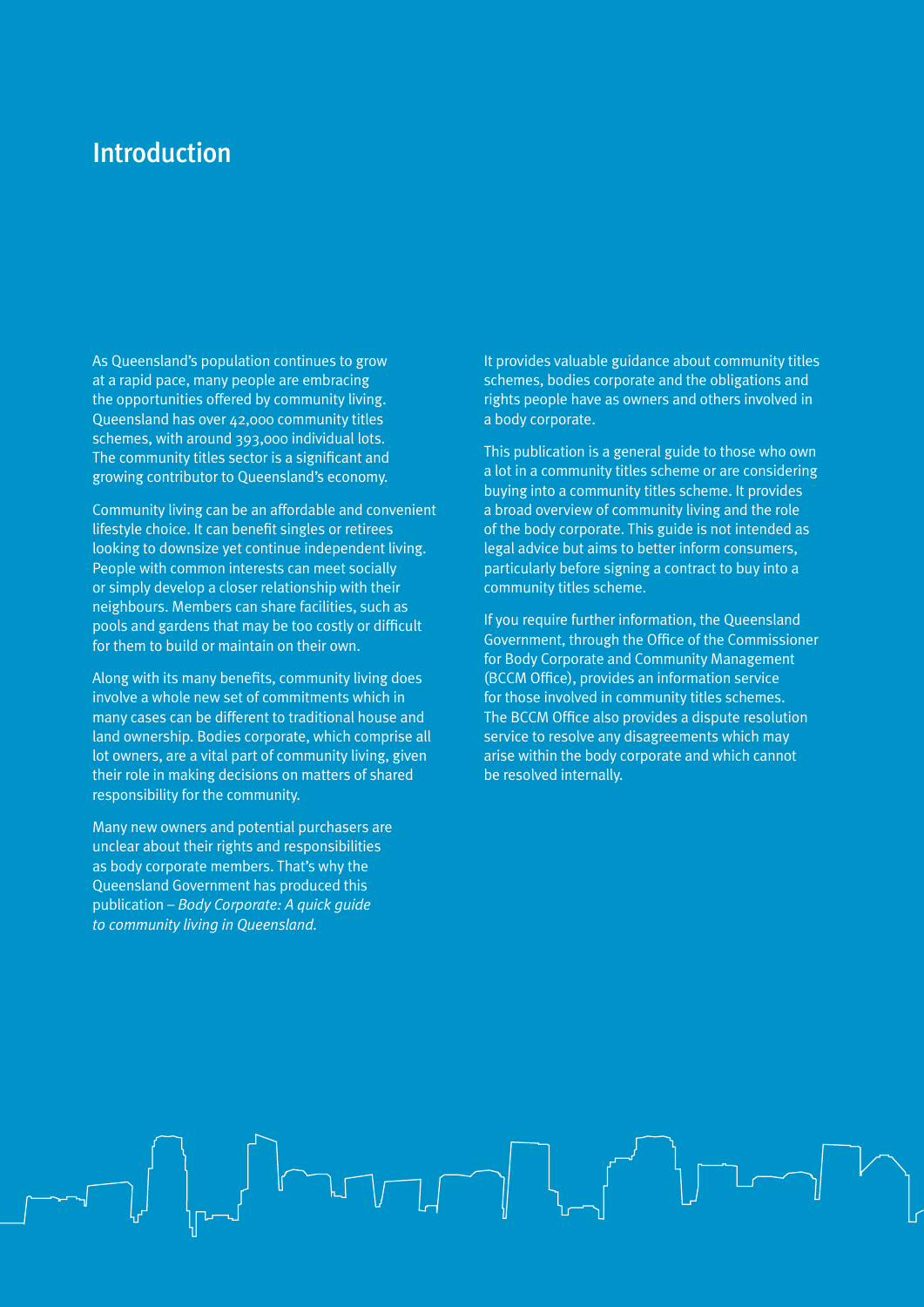### What is a community titles scheme?

A community titles scheme may include any duplex, residential unit block, high rise accommodation complex, shopping complex or business park. Such schemes are comprised of individually owned lots or units and common property.

Community titles schemes allow for flexible living arrangements where a person can privately own an area of land or part of a building as well as share common property areas with other owners.

If you are considering purchasing a unit or townhouse, you need to be aware you will be buying into a community titles scheme.

You will not only have certain rights and responsibilities for your own property, but also the common property shared with other owners within your complex.

Therefore, it is important for potential owners to understand what the common property is and what the costs will be for maintenance and general upkeep.

Examples of common property range from a shared driveway or letterbox area to communal lifts and stairways, swimming pools, tennis courts, roadways and golf courses.

#### What is a body corporate?

The body corporate for a community titles scheme is composed of all the owners in the scheme. Every new owner automatically becomes a member of the body corporate.

The body corporate must comply with the *Body Corporate and Community Management Act 1997* (the BCCM Act) and regulations.

The body corporate (owners or their representatives) makes decisions on matters with shared responsibility. These include:

- **•** maintenance and management of common property, including equipment and services
- **•** determining levies (financial contributions) which owners must pay to fund its operation
- **•** public risk insurance
- **•** any compulsory building insurance
- **•** establishing and enforcing by-laws (rules) relating to the management and control of lots and the common property.

When considering purchasing a unit in a community titles scheme, you should find out if there are any fees and charges still owing – as the new owner, you will be obligated to honour the payments.

### The committee

The body corporate must elect a committee at each annual general meeting. The committee consists of executive members (a chairperson, secretary and treasurer) and any ordinary members. Depending on the size of the scheme, committees vary in size from at least three to no more than seven people.

 If not enough body corporate members are interested in forming a committee or at least one of the executive positions is not filled, regulations allow a body corporate to employ a body corporate manager to carry out the functions of a committee.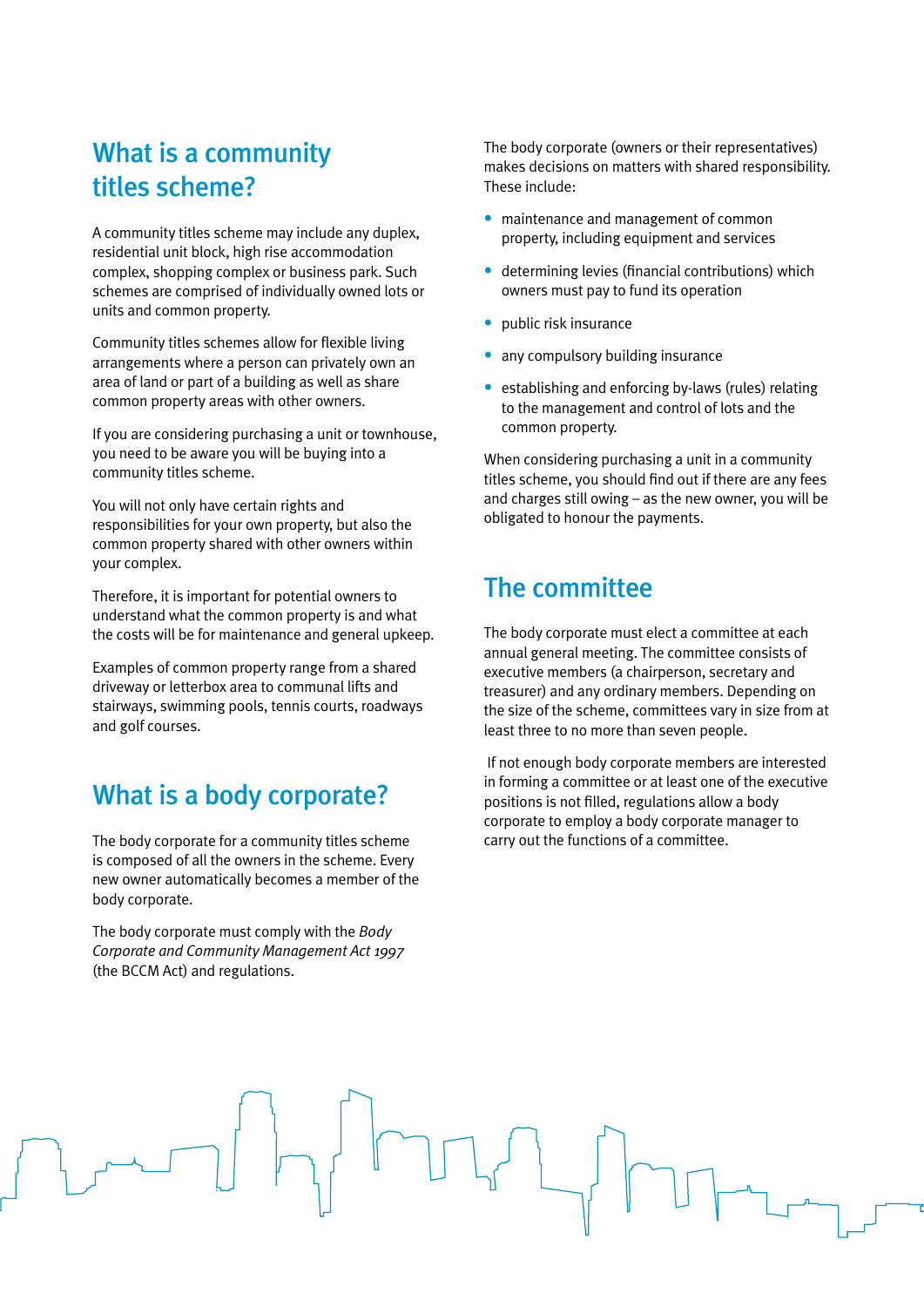## Maintaining common property

It is the responsibility of the body corporate to maintain common property. As common property may include lawns, access roadways, swimming pools, common doors and windows, it is very important for the body corporate to know what type of plan the scheme is recorded as. A scheme recorded as a 'building format plan' will have a significantly different area of responsibility than one recorded as a 'standard format plan'.

Copies of plans may be obtained from the Department of Natural Resources and Mines, Lands Registry Office on 13 QGOV (13 74 68).

The body corporate can engage the services of professionals such as gardeners and pool cleaners to carry out maintenance. In some smaller schemes, body corporate members volunteer their own services. Naturally, professional services will involve some costs, and these and other financial matters must be considered by the body corporate at the annual general meeting.

### The annual general meeting

By law, every body corporate must hold an annual general meeting (AGM) each year. At the AGM, owners consider the financial position and direction of the body corporate. There are two budgets that a body corporate must approve each year:

The **administrative fund budget** covers the day to day expenses such as:

- **•** general maintenance of the common property
- **•** insurance premiums paid by the body corporate
- **•** other recurrent expenditure (for example, a weekly gardening service).

The **sinking fund budget** is based on future major/

capital maintenance for the next 10 years for items such as:

- **•** painting the building (if the body corporate is responsible)
- **•** pool refurbishment
- **•** the purchase or replacement of major assets (for example, ride-on mowers or pool furniture).

Other items most likely to be on the AGM agenda are:

- **•** election of committee members for the next year
- **•** fees and levies for the year (based on the two budgets mentioned above)
- **•** renewal of insurance and any additional insurance
- any motions submitted by owners.

Special general meetings (known as extraordinary general meetings) can be held during the year when there are items to be discussed or decided upon as a matter of urgency. Items to be considered could include repairs, disputes or changes to by-laws.

### What costs are involved as a body corporate member?

Based on the budgets, the body corporate must determine the contributions (levies) each owner will have to make and when they will be due. The levies are calculated in accordance with the lot entitlement schedules.

There are two lot entitlements schedules (the contribution schedule and the interest schedule), and expenses for maintenance of common property are divided amongst the owners in the same proportion as the contribution schedule lot entitlements.

While expenses for common property maintenance are calculated using the contribution schedule lot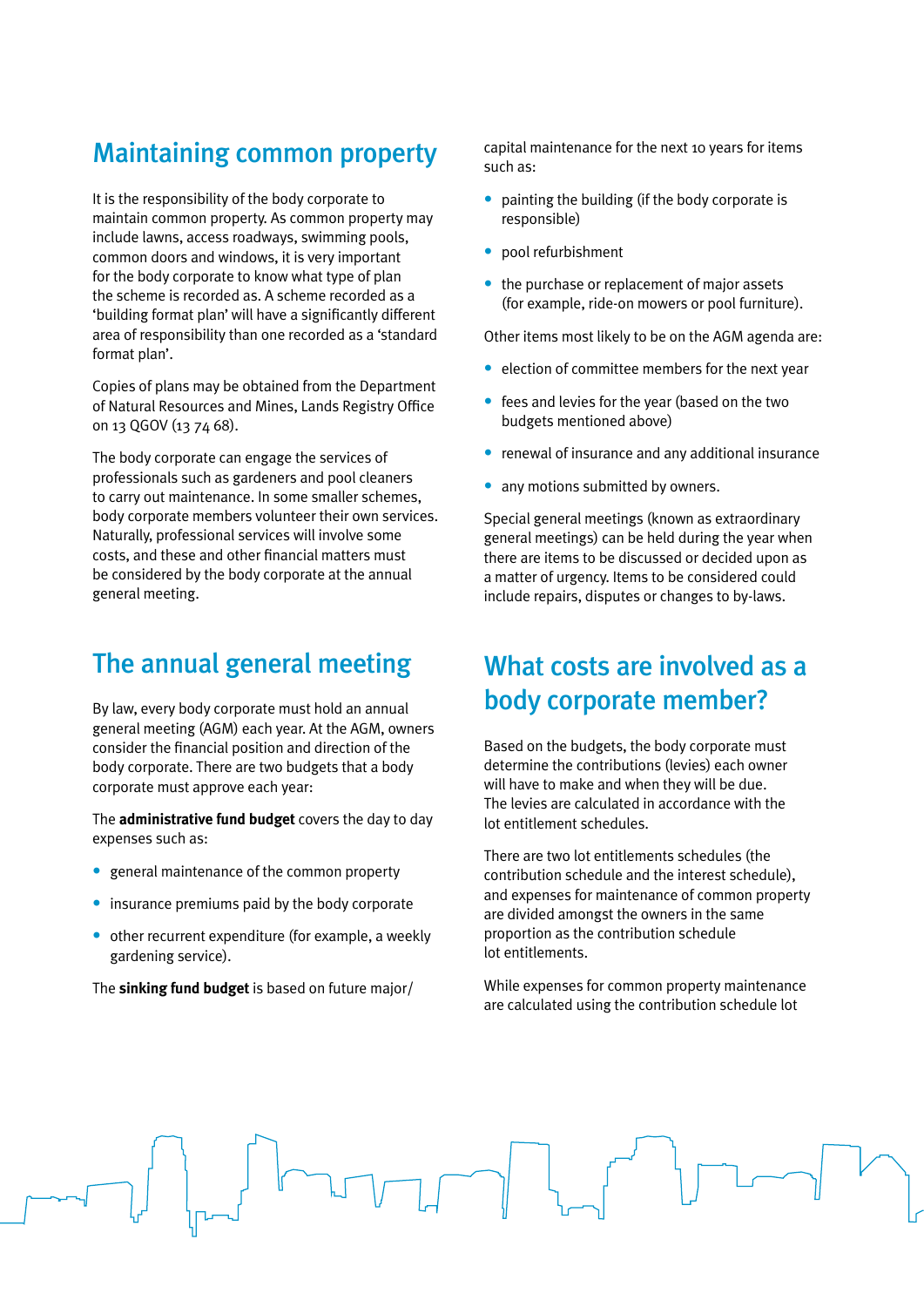entitlements, insurance is an expense that is treated differently and will depend on the type of plan of subdivision applying to the scheme (that is, 'building format plan' or 'standard format plan'). For more information on insurance, visit the website of the Office of the Commissioner for Body Corporate and Community Management (BCCM Office) www.justice.qld.gov.au/bccm.

Lot entitlements are determined by the original owner (the developer) when preparing the first community management statement (CMS) for the scheme. Copies of the CMS for each community titles scheme can be accessed from the Department of Natural Resources and Mines, Lands Registry Office on 13 QGOV (13 74 68).

All individual lot owners are legally obligated to maintain their own property in good condition. If the lot is not kept in a clean and tidy condition and can be seen from another lot or the common property, the body corporate may have the right to proceed with any repairs or maintenance at the owner's cost.

### What by-laws apply?

The by-laws are a set of rules for a community titles scheme that regulate various matters including the keeping of animals, noise and parking on common property. The BCCM Act allows a body corporate to adopt standard by-laws set out in the BCCM Act, or to make by-laws that best suit its individual circumstances.

Owners are encouraged to obtain copies of the bylaws to ensure they are familiar with their rights and responsibilities. By-laws are contained in the CMS for a community titles scheme. The statement is a document held by Department of Natural Resources and Mines, Lands Registry Office. If you are unclear which by-laws apply to your scheme, contact the body corporate secretary or the Lands Registry Office on 13 QGOV (13 74 68).

### Buying to invest

As an investor, your rights and responsibilities are exactly the same as if you were an owner/occupier. Your individual property must be maintained in good condition and levies and additional costs will still be calculated as if you were living there.

All owners must provide an Australian residential or business address to the body corporate. If you are letting a unit, you are obligated under the *Residential Tenancies and Rooming Act 2008* to provide your tenant with a copy of the body corporate by-laws, as well as new by-laws as they are made.

When letting your unit for more than six months, you must advise the body corporate of the name and residential or business address of your tenant. For more information on letting or renting a unit, contact the Residential Tenancies Authority on 1300 366 311 or visit www.rta.qld.gov.au.

### Get the foundations right

As well as conveyancing searches, potential buyers should try and find out information about the body corporate. Searches are available through the following areas:

**1.** Department of Natural Resources and Mines, Lands Registry Office: obtain a copy of the CMS. The CMS provides important details about the particular community titles scheme, including details of any proposed future development of the scheme, the lot entitlements, by-laws and the regulation module applying to the scheme. Further information is available from the Lands Registry Office by phoning 13 74 68 or visiting www.dnrm.qld.gov.au.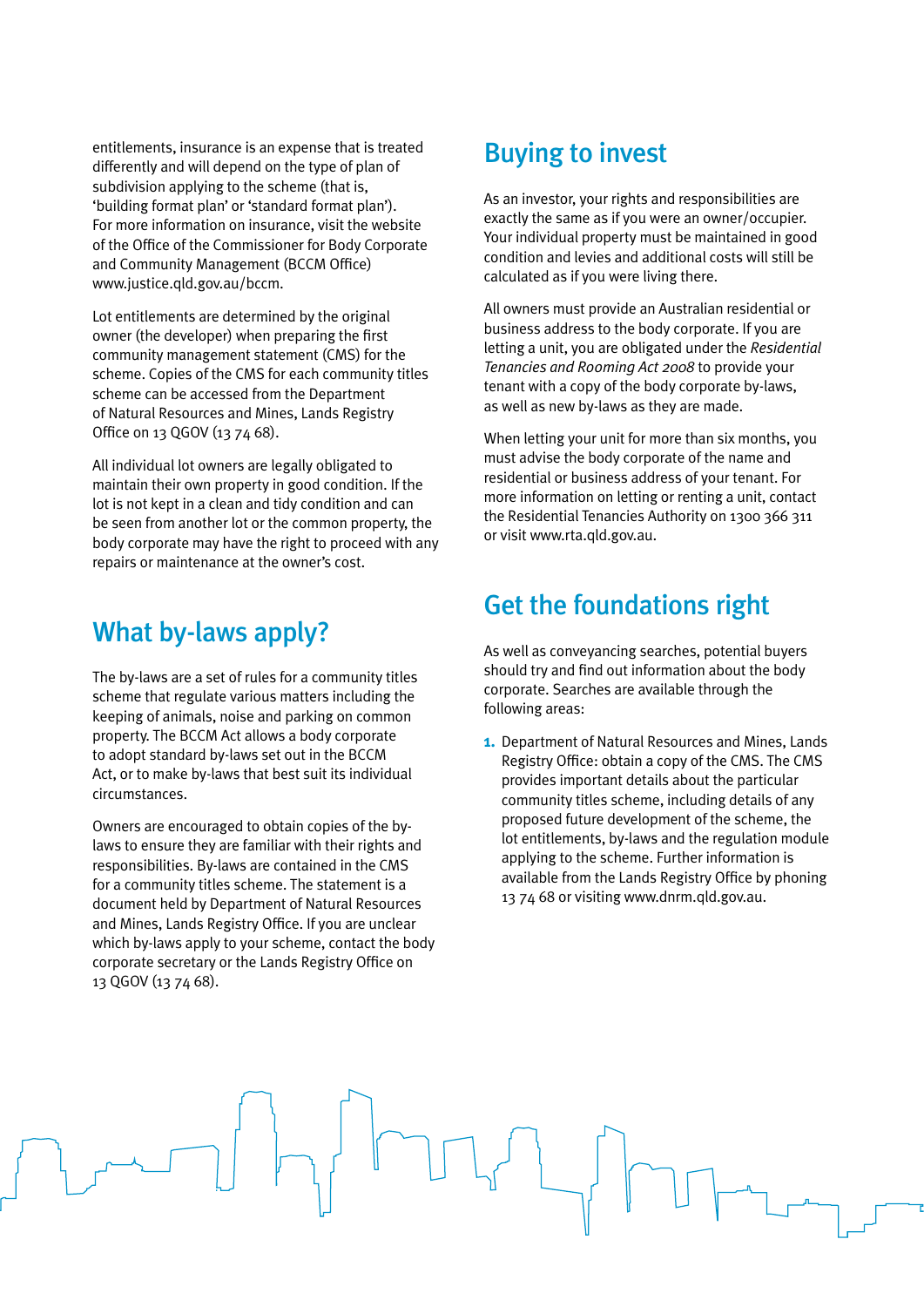- **2.** Department of Justice and Attorney-General, Office of the Commissioner for Body Corporate and Community Management (BCCM Office): conduct a search for any adjudicator's orders made concerning the scheme. General information is also provided about body corporate legislation. For more information, phone 1800 060 119 or visit www.justice.qld.gov.au/bccm.
- **3.** Body Corporate Secretary: A request for an information certificate from the body corporate may provide you with important information such as whether or not the lot you are purchasing owes a body corporate debt, for which you may become liable. The certificate also sets out the levies currently set by the body corporate for the current financial year. A search of the body corporate records can provide other important information, including whether any improvements to the lot you are purchasing (balcony enclosure, air conditioning) were approved, whether any conditions apply, and who is responsible for their maintenance and insurance. Also, check for any agreements the body corporate may have entered into, for example, caretaking, letting, body corporate management or lift maintenance.

### So, you've just signed on the dotted line – what's next?

Once you have purchased into a community titles scheme, you will need to:

- **•** Ensure your solicitor has forwarded a BCCM Form 8 'Information for body corporate roll' to the body corporate, notifying change of ownership. The roll includes a list of the names and addresses of the current lot owners and having your name included ensures you receive body corporate notices such as meeting and levy notices. The roll forms part of a body corporate's records and access to it and other registers and documents is provided for in the BCCM Act and regulations.
- **•** Ensure you have a copy of the CMS relevant to your scheme. Knowing in advance what the by-laws are may prevent any misunderstandings. The CMS also outlines what your lot entitlements are (for levy purposes) and it will also tell you what regulation module applies to the scheme.
- **•** obtain a copy of the registered plan from Department of Natural Resources and Mines. If maintenance issues arise and you need to seek information from the BCCM Office, it is very helpful to know what type of plan the scheme is registered as so that relevant information may be provided.

### Buyer's checklist

- $\checkmark$  By purchasing this property, do you know you will be part of a body corporate?
- Are you aware of any contracts the body corporate is a party to?
- $\blacktriangledown$  Have you read and understood the body corporate by-laws and understand how they apply to you?
- $\bigvee$  Do you understand your likely financial contributions to the body corporate?
- Do you understand your maintenance responsibilities?
- Do you understand the role of the body corporate manager and on-site manager (if applicable)?
- Have you confirmed there are no unpaid body corporate fees, outstanding adjudicator's orders or defects in either the common property or the lot?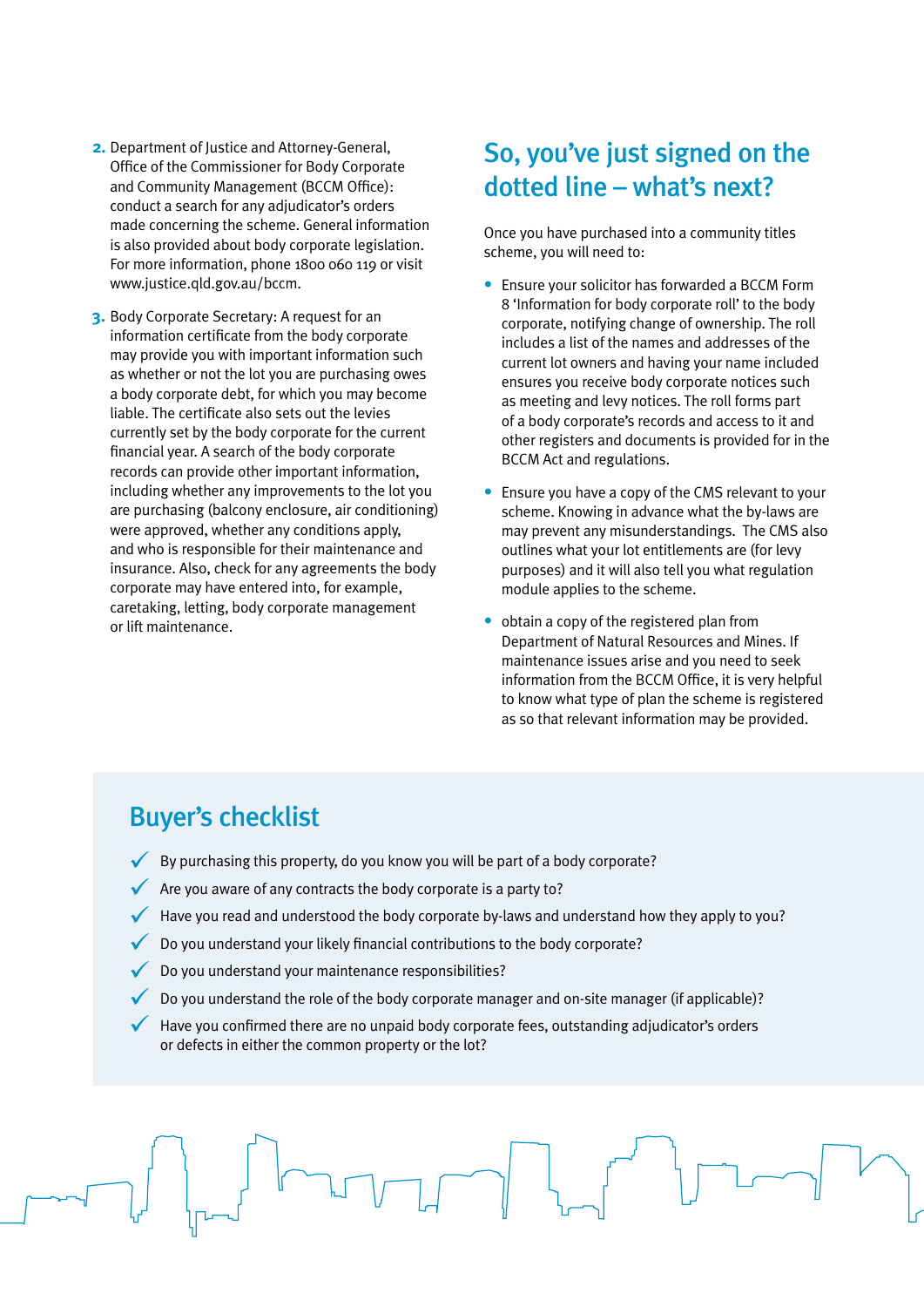### Further information

#### **Office of the Commissioner for Body Corporate and Community Management**

Provides information on the body corporate legislation and dispute resolution when disagreements are unable to be resolved by parties. **telephone:** 1800 060 119 **website:** www.justice.qld.gov.au/bccm

#### **Department of Natural Resources and Mines**

*Lands Registry Office (Land Titles and Valuations)* Provides a land registry system for property ownership and other transactions, including the registration of plans and community management statements for bodies corporate.

**telephone:** 13 QGOV (13 74 68) **website:** www.dnrm.qld.gov.au

#### **ARAMA (Australian Resident Accommodation Managers' Association) Queensland Inc.**

Information and support service for Queensland resident managers providing caretaking and letting services in community titles schemes.

**telephone:** 07 3257 3927 **website:** www.arama.com.au

#### **Strata Community Australia (Qld)**

Information and support regarding body corporate managers and others involved in the administration of community titles schemes in Queensland. **telephone:** 07 3839 3011 **website:** www.stratacommunity.org.au

#### **The Unit Owners Association of Queensland Inc. (UOAQ)**

Information, advocacy and support for owners of units and townhouses. **telephone:** 07 3220 0959 **website:** www.uoaq.org.au

#### **Queenland Civil and Administrative Tribunal (QCAT)**

Determination of complex body corporate disputes, including lot entitlement adjustments, contractual matters and appeals of adjudicator's orders. **telephone:** 1300 753 228 **website:** www.qcat.qld.gov.au

#### **Residential Tenancies Authority (RTA)**

Provides information and support regarding the *Residential Tenancies and Rooming Act 2008* to tenants, lessors, agents, residents and service providers. The RTA also provides rental bond management, dispute resolution and community education services free of charge. **telephone:** 1300 366 311 **website:** www.rta.qld.gov.au

#### **Legal Aid Queensland**

Free legal information and advice in criminal, family and civil law, and representation to financially and socially disadvantaged Queenslanders. **telephone:** 1300 651 188 **website:** www.legalaid.qld.gov.au

#### **Department of State Development, Infrastructure and Planning**

Has planning, infrastructure and local government responsibilities, including the provision of building, plumbing and sustainable housing information and advice.

**telephone:** 13 QGOV (13 74 68) **website:** www.dsdip.qld.gov.au

#### **Queensland Fire and Rescue Service**

*Building Fire Safety Section* Provides fire and rescue services including enforcing compliance with fire safety standards for buildings. **telephone:** 07 3247 8100 **website:** www.fire.qld.gov.au